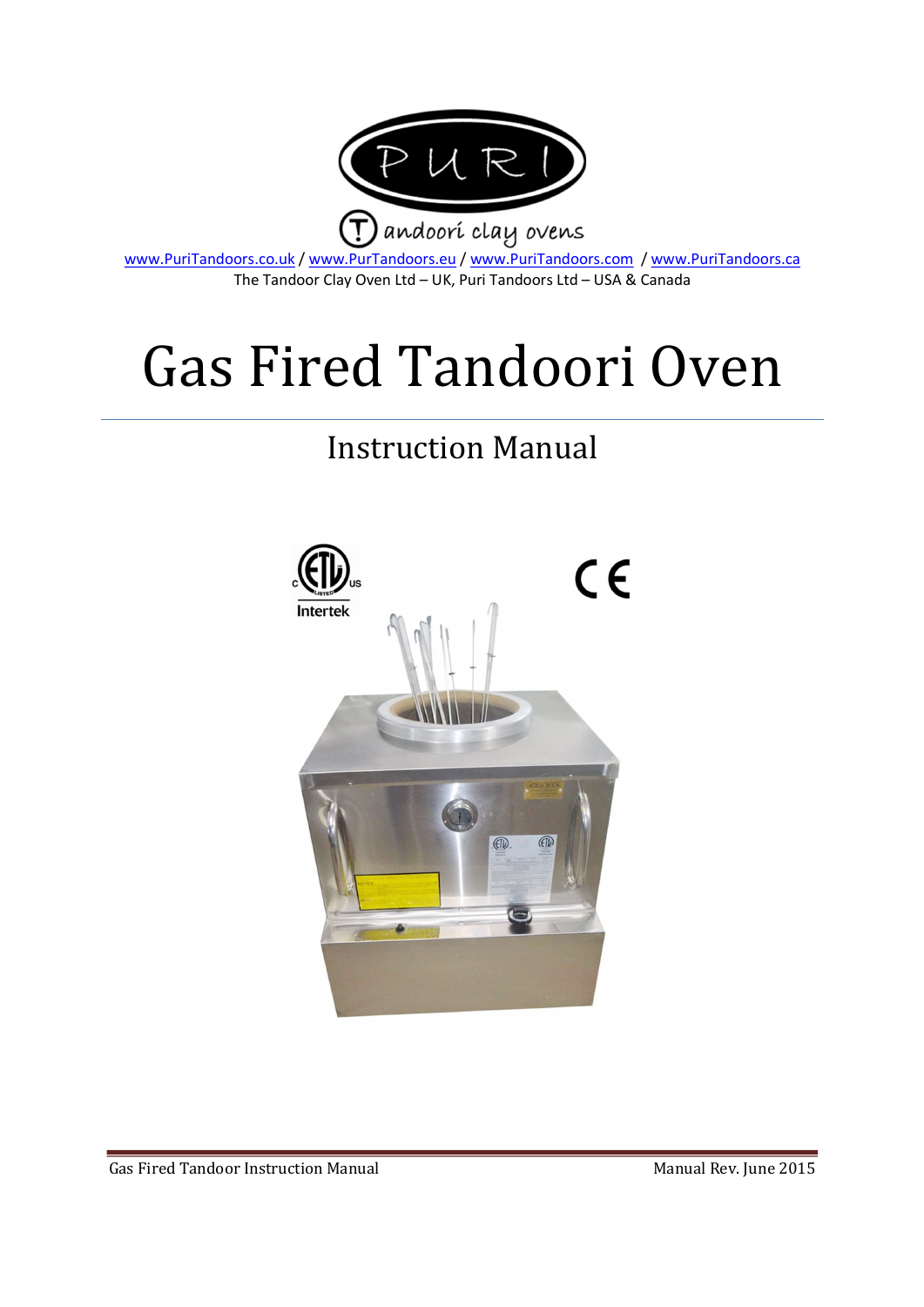

# GAS FIRED TANDOOR OVEN INSTALLATION AND OPERATOR INSTRUCTION MANUAL

# FOR YOUR SAFETY:

- 1. Do not store or use gasoline or other flammable vapours or liquids in the vicinity of this or any other appliance.
- 2. A qualified installer must perform installation and service

WARNING: Improper installation, adjustment, alteration, service or maintenance can cause property damage, injury or death. Read the installation, operating and maintenance instructions thoroughly before installing or servicing this equipment.

#### WARNING: If you smell gas

- 1. Shut off gas to the appliance.
- 2. Extinguish any open flames.
- 3. Do not try to light any appliance.
- 4. Do not touch any electrical switch; do not use any phone in your building.
- 5. Immediately call you gas supplier from a neighbour's phone. Follow the gas supplier's instructions.
- 6. If you cannot reach your gas supplier, call the fire department.

RETAIN THIS MANUAL FOR FUTURE REFERENCE: ASSEMBLER / INSTALLER: Leave these instructionswith the appliance. A copy of these boxed instructions is to be posted in a prominent location and theinstructions are to be followed in the event the user or area occupant detects gas odours.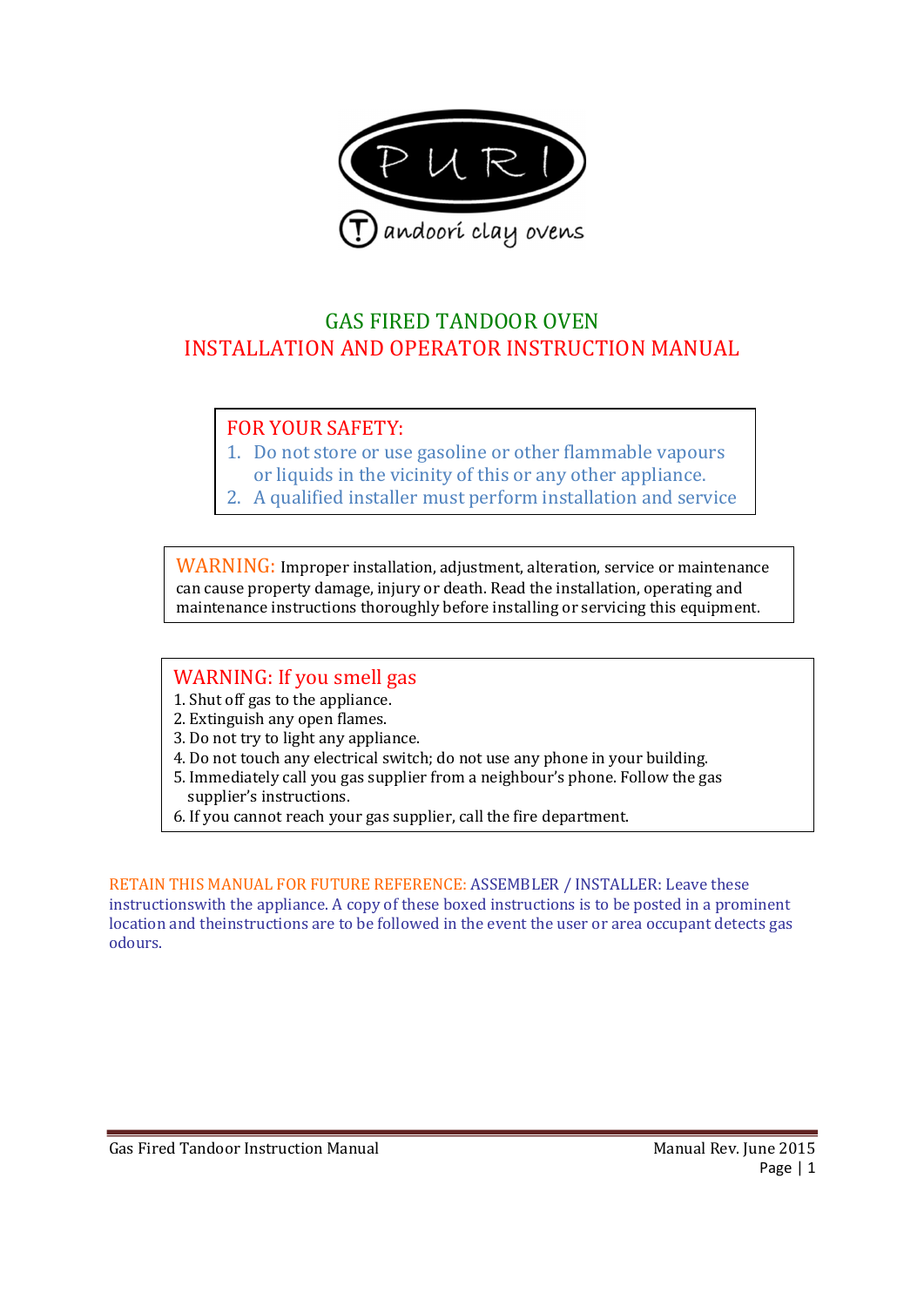

# **Contents**

| 1.   |  |  |  |  |
|------|--|--|--|--|
| 2.   |  |  |  |  |
| 3.   |  |  |  |  |
| 3.1. |  |  |  |  |
| 3.2. |  |  |  |  |
| 3.3. |  |  |  |  |
| 3.4. |  |  |  |  |
| 3.5. |  |  |  |  |
| 4.   |  |  |  |  |
| 4.1. |  |  |  |  |
| 4.2. |  |  |  |  |
| 4.3. |  |  |  |  |
| 5.   |  |  |  |  |
| 5.1. |  |  |  |  |
| 5.2. |  |  |  |  |
| 6.   |  |  |  |  |
| 6.1. |  |  |  |  |
| 6.2. |  |  |  |  |
|      |  |  |  |  |
| 6.3. |  |  |  |  |
| 6.4. |  |  |  |  |
| 6.5. |  |  |  |  |
| 6.6. |  |  |  |  |
| 7.   |  |  |  |  |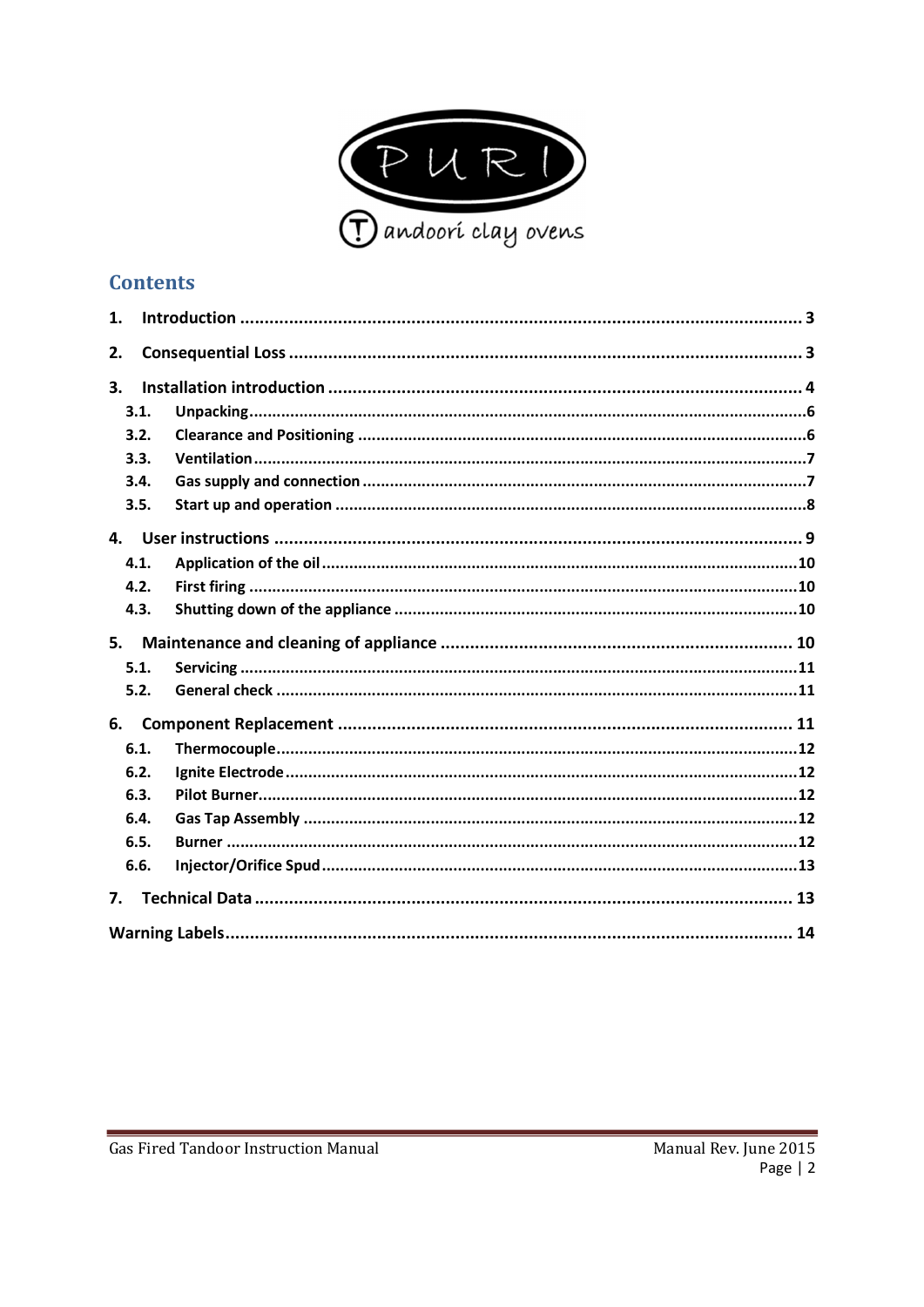

# 1. Introduction

Puri Tandoors has been in selling tandoors since 2008, we provide tandoors of the highest quality using premium quality metal, component parts and clay. All of the Tandoors are CE, NSF &ANSI approved and therefore meet the highest safety standards laid down by the European& North American safety advisory. This product is for professional use and must only be operated by suitably trained personnel.

Its unique hygiene design makes the product extremely easy to clean and safe to use. As there are no exposed joints, the housing presents a flush surface that simplifies cleaning.

Please read the entire manual and follow all pertinent instruction when assembling, installing and operating this appliance. The manual should be retained for future reference. Please post in prominent location instructions to be followed in the event user smells gas.

- $\triangleright$  Do not store or use flammable vapours or liquids in the vicinity of this or not any other appliance.
- $\triangleright$  Whilst in operation, parts of the appliance will become hot. Suitable precautions must be taken to avoid accidental burns.
- $\triangleright$  Keep all combustible products away from the Tandoor.
- $\triangleright$  This is gas fired Tandoor ONLY. No charcoal use. The oven must not be exposed to rain /water
- $\triangleright$  Keep at least 6" (150mm) away from any other equipment.
- $\triangleright$  Must be installed by a technically qualified technician.
- $\triangleright$  At all times keep this manual in the vicinity of the oven.

Warning: improper installation, adjustment, alteration, service or maintenance can cause property damage, injury or death. Read the following installation, operation and maintenance instructions thoroughly before installing or servicing this equipment.

Continuous product improvement is a policy of The Tandoor Clay Oven Limited. Specification and designs are subject to change without notice.

# 2. Consequential Loss

Puri Tandoors does not accept responsibility for loss of food, production time, production time, profit etc, which may result from the breakdown of the appliance.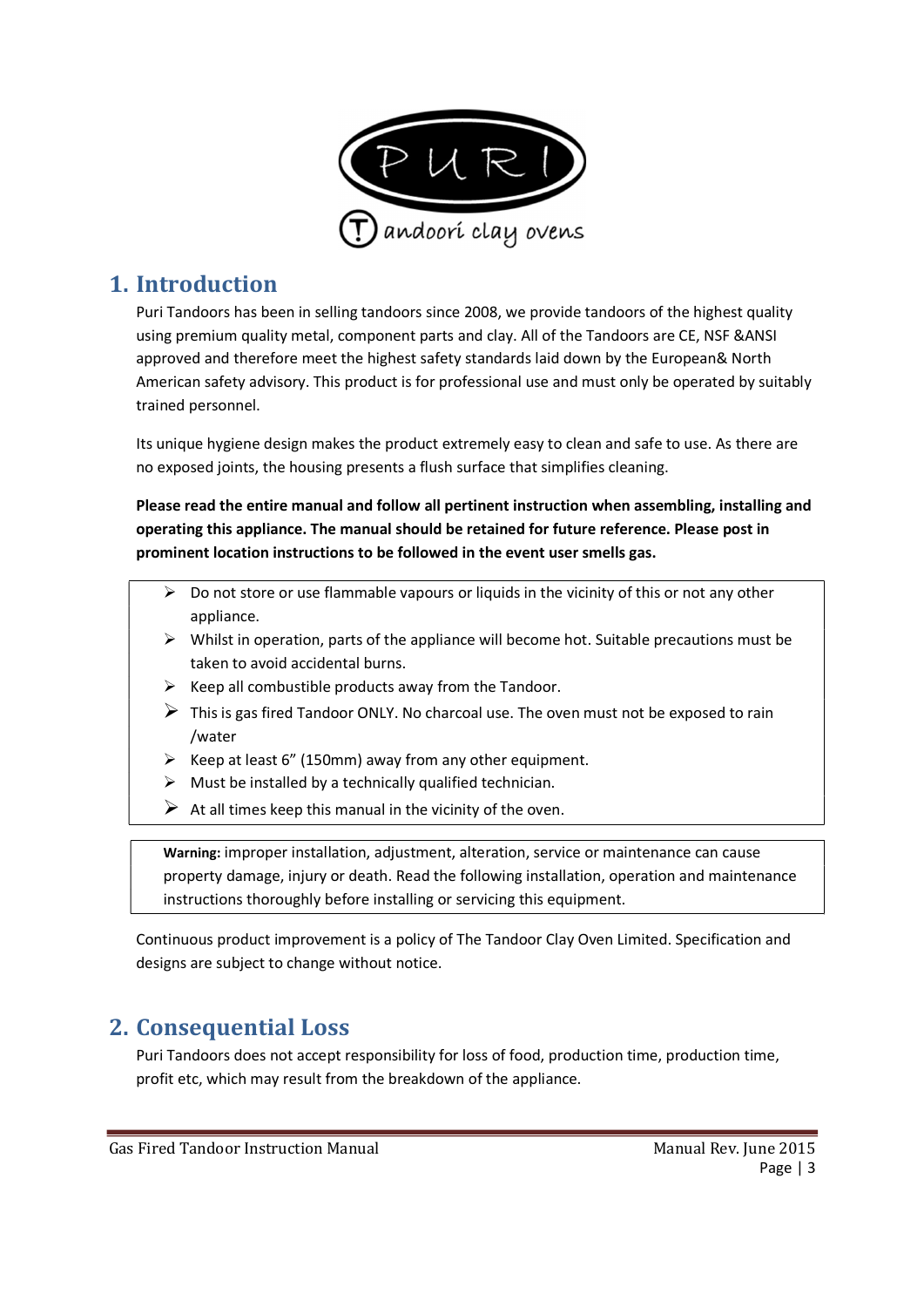

Models of this tandoor oven suitable for installations in UK, EU & North America, (Canada or the U. S. A.) display a special marking plate with the ETL logo/ CE Logo on the name plate and a reference on the plate to ANSI Z83.11 Standard / CE standard to indicate compatibility to gas connections devices used for USA, Canada, UK & Europe.

The North America designated appliances are suitable for use only on natural gas. For Canadian or U.S.A installations, only the correct version of this appliance can be used and these canbe only operated on natural gas.

UK & Europe designated appliances are suitable for use on natural gas / LPG and can be used with either Natural gas / LPG

This appliance must be installed in accordance with current local regulations and only used in a wellventilated area.

# 3. Installation introduction

This product is made with the safest materials conforming to the United States NSF and according to the relevant CE directives. Proper installation must conform to all local codes. Within Europe, appliances should be in installed in accordance with BS6173: 2009code of practice for installation of gas catering appliances, taking into account Gas Safety (Installation and Use) Regulations 1998 Approved Code of Practice and guidance and Health and safety at Work Act 1974. For Canada and the U. S. A. -When installing this appliance, please refer to all applicable codes or, in the absence of local codes, (In the U.S.A.) follow the National Fuel Gas Code, ANSIZ223.1/NFPA 54. In addition, ANSI / NFPA 96 – (latest edition), covering the installation ofequipment for the removal of smoke and grease-laden vapours from commercial cookingequipment must be conformed to.

#### BEFORE STARTING WITH THE INSTALLATION OF THE APPLIANCE, PLEASE READ AND BEFAMILIAR WITH THE INFORMATION IN THIS MANUAL

Installation of this must be performed by a registered gas –safe gas fitter / a qualified installer.

- Appliance installation sites should be provided with safety instructions based on information supplied by local fuel suppliers. These instructions are to be posted in a prominent area near the appliance.
- All installations are to conform to local codes. In the absence of local codes, installation should conform to the National Fuel Gas Code, ANSI Z223.1/NFPA 54, and in Canada the National Gas Installation Code, CAN/CGA-B149.1. For UK & Europe with BS6173: 2009code of practice for installation of gas catering appliances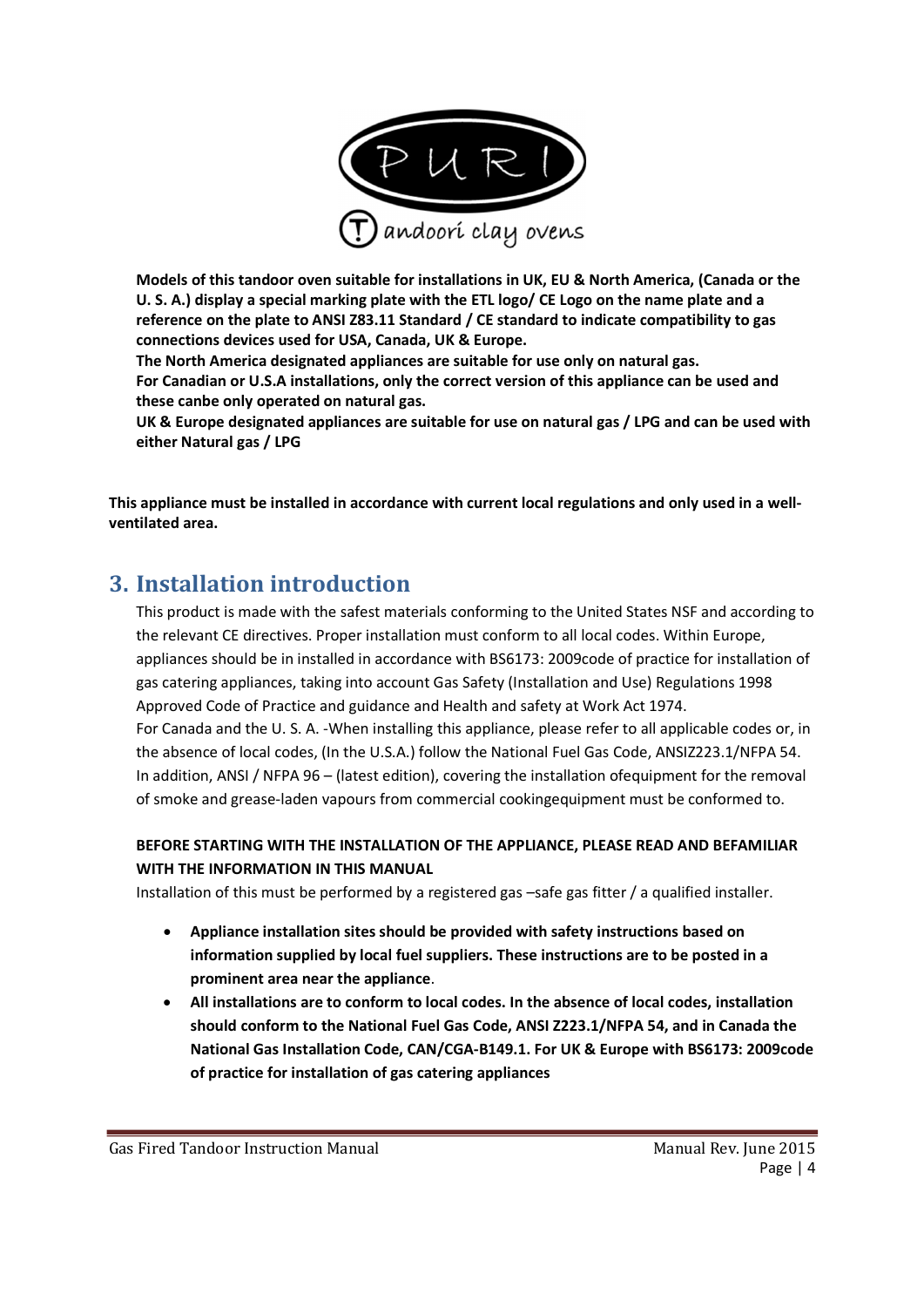

- The appliance and its individual shutoff valve must be disconnected from the gas supply piping system during any pressure testing of that system at pressures in excess of psi (3.45kPa).
- The appliance must be isolated from the gas supply piping system by closing its individual manual shutoff valve during any pressure testing of the gas supply piping system at test pressures equal to or less than 1/2 psi (3.45 kPa). In Europe a gas soundness test must be carried out.
- Oven is to be caster mounted for use: The installation shall be made with a connector that complies with the Standard for Movable Gas Appliances, ANSI Z21.69CSA 6.16, and a quick disconnect device that complies with the Standard for Quick-Disconnect Devices for Use With Gas Fuel, ANSI Z21.41CSA 6.9. Adequate means will be provided on site to limit the movement of the oven without depending on the connector and the quick-disconnect device or its associated piping to limit the appliance movement.
- The rear panel on the tandoor oven has a fastener location suitable for attachment of restraint devices. The fastener is identified with a marking tag.
- Do not allow untrained operators to use this equipment.
- Exercise extreme care in handling metal parts. Do not touch any metal or other surfaces that become hot in operation.
- NO ATTEMPT SHOULD BE MADE TO OPERATE THIS APPLIANCE DURING AN ELECTRICAL POWER FAILURE. In the event of the loss of electrical power, exhaust hood will not function. If this happens turn off the hood power switch and turn off the gas tandoor oven valve (s).
- IF INSTALLATION SITE IS PROVIDED WITH A POWER LOSS INTERLOCK DEVICE, IT WILL ACT TO SHUT OFF ALL GAS IN THE EVEN OF ELECTRICAL POWER FAILURE. FOLLOWING LOSS OF POWER MANAUL RELIGHT OF PILOT BURNER WILL BE REQUIRED.
- Refer to local codes for the building fresh air supply requirements. For the U. S. A., in the absence of local codes, refer to the National Ventilation Code entitled, "Standard for the Installation of Equipment for the Removal of Smoke and Grease laden Vapors from Commercial Cooking Equipment", NFPA-96-latest edition.
- Note: Where servicing may require greater access clearances than those shown on the nameplate, then the greater clearances should be allowed for.
- At installation, adequate clearances should be provided for proper operation and servicing of theappliance and any field installed optional items. Data plate applies only to tandoor oven as provided byappliance manufacturer
- This appliance is for installation only at the clearances indicated on the name plate.Clearances are specified from combustible and for non-combustible construction.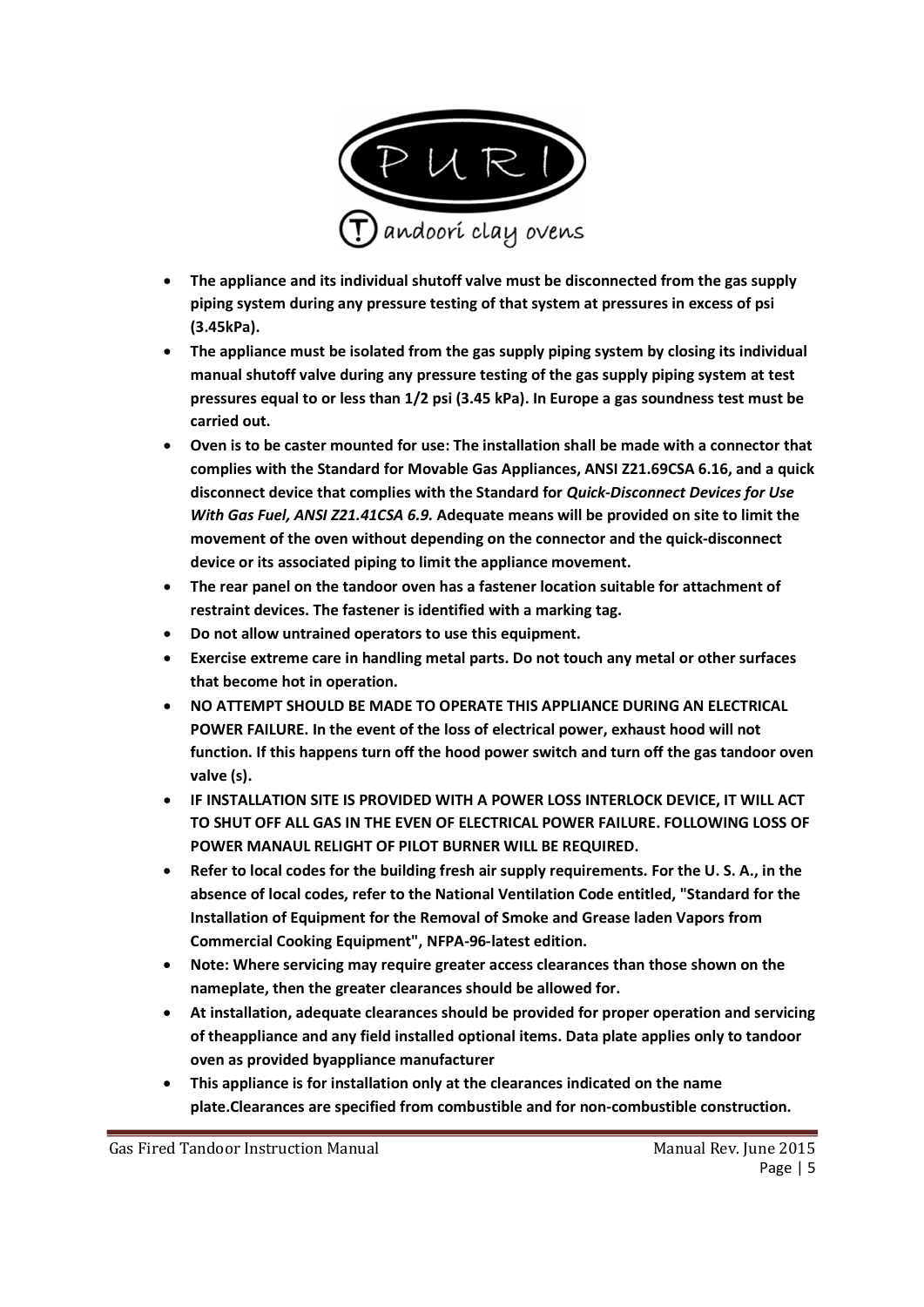

- Observe clearances from combustible surfaces as marked on nameplate. Clearances postedon unit are for safety reasons and lesser clearances cannot be applied. Additional clearancesmight be required for service and operator access.
- Do not block any louvered openings on appliance service panels.

#### 3.1. Unpacking

- Un- crate the unit with extreme care, do not use a hammer or heavy tools to uncrate the unit. Always remove shipping container parts and panels by only outward prying.
- Make sure the unit is in the upright position before starting to un- crate.
- Before fixing the appliance in place, remove all protective plastic coating from the unit.
- Oven is on 4" (100mm) wheel castors and can be rolled out easily to the designated installation area.
- Unit must be rolled around by hand. Do not use a lift jack.

#### 3.2. Clearance and Positioning

- This appliance requires a 6" (150mm) clearance from combustible and noncombustible material and surfaces.
- Never install propane appliances below grade.
- A clear space, (rear clearance) of at least 6" (150mm) should be maintained at the rear and sides of the appliance.
- There must be minimum clearances of 32" in the US and (750 mm in Europe) between top of the appliance and any overhanging shelf. Shelves must be of noncombustible material.
- It is recommended that the appliance is not installed in draughty locations or near doors.
- If the appliance is positioned on a combustible floor, sheet material (preferably stainless steel) equal to the base area of the appliance must be secured to the floor prior to fixing the appliance in place. NOTE: For Canadian and U. S. A. installation is authorized only on non-combustible floors.
- Ensure that the appliance is level.
- Inspect for damage. If any damage is noted, report damage to the freight company and contact manufacturer at the address shown on the cover.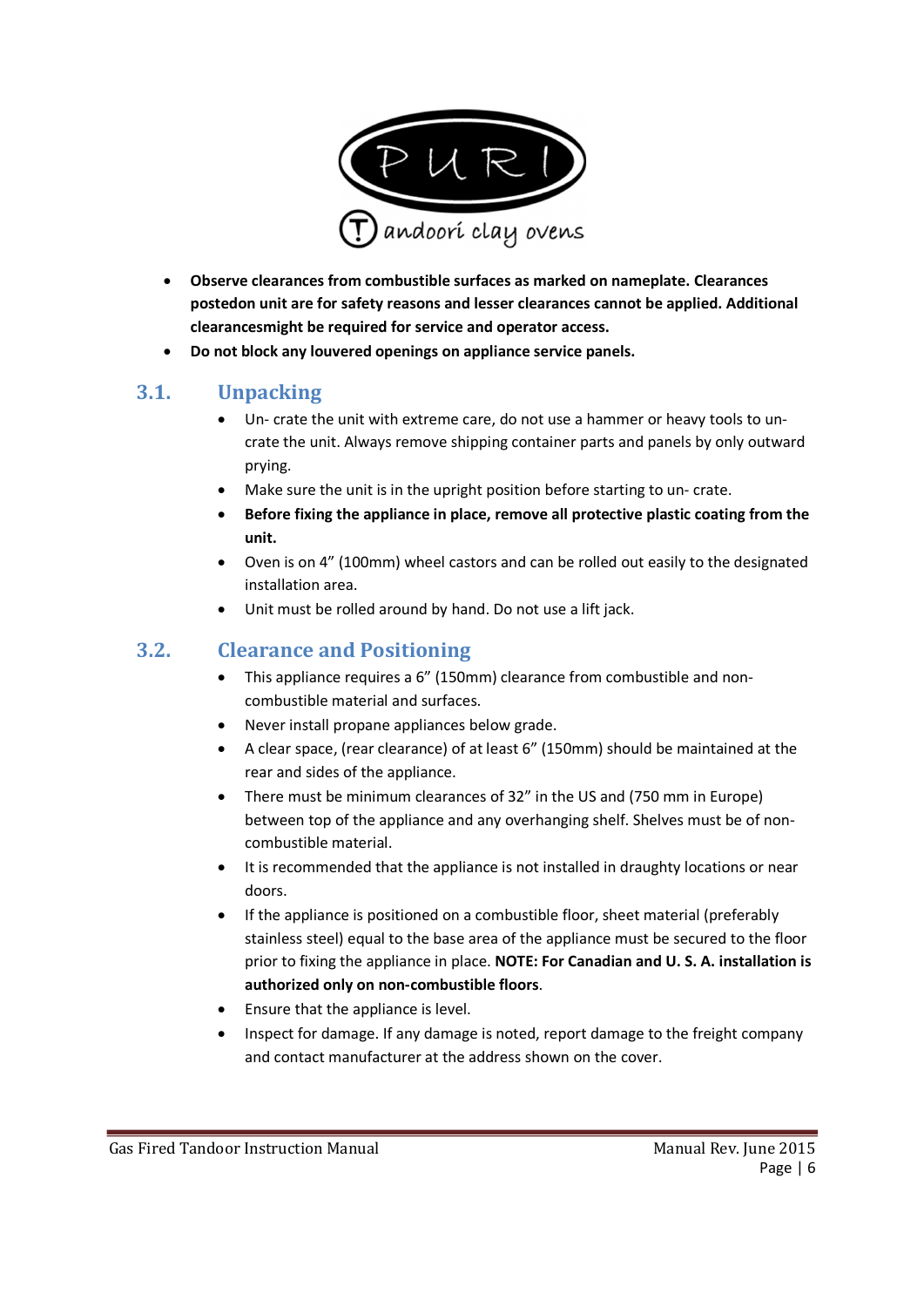

- Verify that the unit marking plate indicates that the unit is set up for service on the type of gas fuels as found at the installation site. Natural gas units have to be operated on natural gas only and propane units used only on propane gas.
- Plan location of units in such a manner as to be best accessible to operator. Locate unit so that foot traffic in area will not interfere with unit operation. When choosing unit location, take into consideration the operation of overhead and side mounted heating/cooling ducts and fans

#### 3.3. Ventilation

- The area in which the appliance is to be installed should have sufficient fixed ventilation to comply with the requirements of Approved Document J in the 1985 Building Regulations in Europe, with a minimum area of 4.5 cm per 1Kwht (3412Btu per hr) of total heat input.
- Ventilation hood must be installed above the appliance according to all appliance codes by your local and state health and fire regulations.
- It is required that the Tandoor be interlocked to the hood ventilation system.
- There must be sufficient low- level ventilation to ensure that the appliance has a good supply of clean fresh air.

#### 3.4. Gas supply and connection

- Check that the gas supply correspondence to that on data plate. Gas connection must be the same size of the PURI Tandoors, BSP ½", (For U. S. A. and Canada NPT ½"). Inlets. Warning: Do not under any circumstances join NPT to BSP threads when making connections.
- The  $\frac{1}{2}$ " connection for connection of gas supply is located behind the unit.
- A shut off valve should be installed on the gas service line ahead of the unit in case of emergency and for serving purposes. The location of the manual shutoff valve should comply with codes in effect at the installation site.
- Since the appliance is caster mounted, connection of the appliance must be made using suitable flexible connection devices. Ensure that the hose is suitable for commercial catering appliances and a restraining wire and wiring label are used.
- Fixed pipe work must not be used with this appliance.
- For the U. S. A. and Canada Installation shall be made with a connector that complies with the standard for connectors for Movable Gas Appliance, ANSI Z21.69- CSA6.16, and a quick Disconnect devices for the use with gas fuel, ANSI Z21.41- CSA 6.9.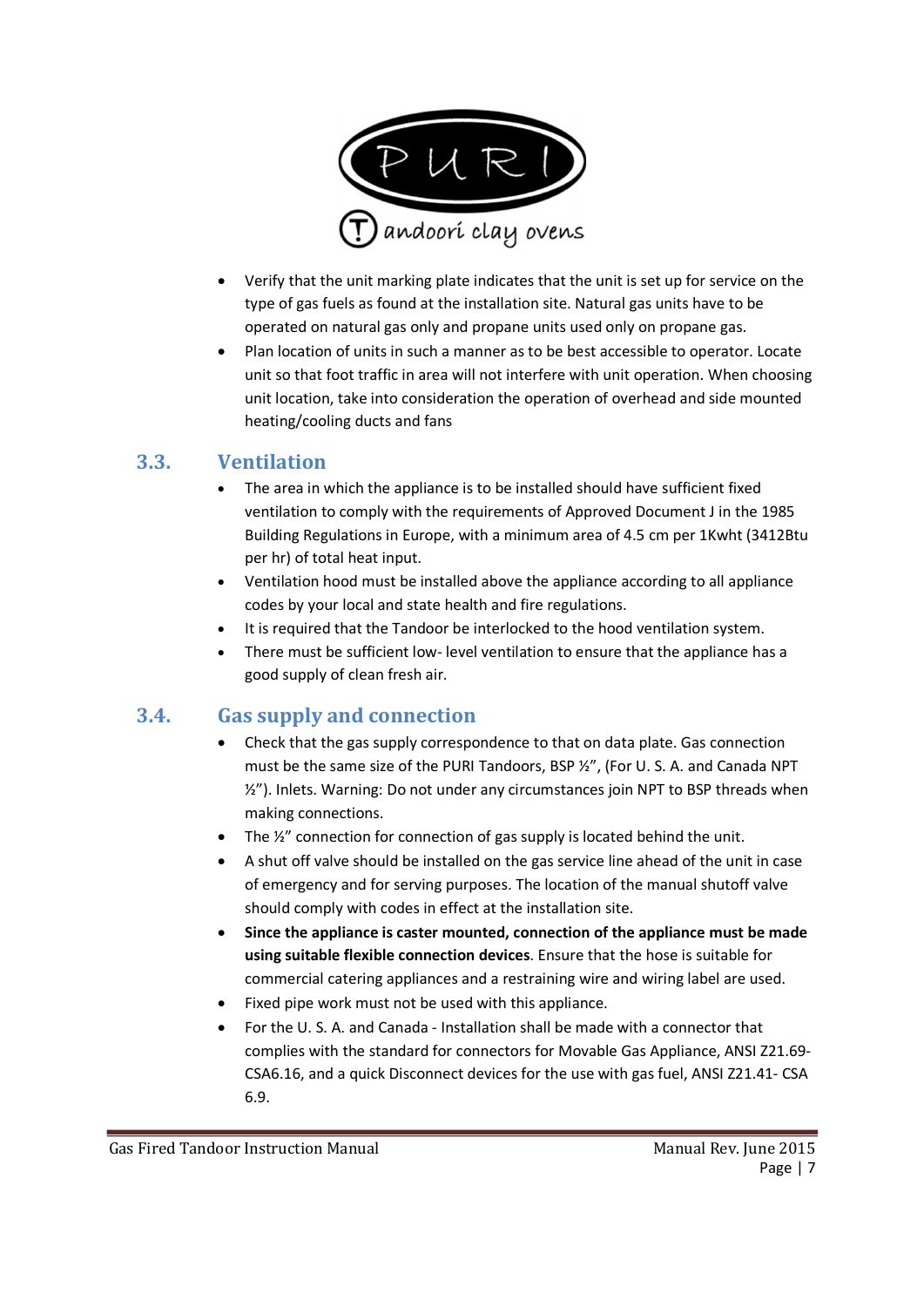

- Connect tandoor to gas supply and conduct gas leakage tests to verify gastight connections. Check entire piping system for leaks. A solution consisting of 50% dishwashing detergent and water mix can be applied to all piping parts with a brush.
- Matches, candles or other sources with open flames or sparks shall not be used for this purpose. Gas controls are provided with outlet settings suitable for the fuel type shown on the nameplate. Adjustments if needed to the regulator should only be made by qualified service staff. The regulator outlet pressure must be the pressure shown on the nameplate for the type of gas fuel used.
- Some local codes require that a manual shutoff valve be installed in the same room and within six feet of the appliance. If because of local code requirements, a manual gas shutoff valve has to be installed on the appliance, and if it is mountedinside of enclosure by access doors, a label should be provided indicating this construction.
- Proper gas piping: In order to insure proper performance of this unit as well as other gas appliances on the same gas supply lines, a well-planned and properly sized gas supply system is a must. If the appliances are to be connected to existing piping, the piping should be checked for adequate capacity enabling full firing for all of the units that are to use the piping run.
- Pipe thread sealant (joint compound) shall be used sparingly and only on male threads of pipe joint. Such compounds shall be resistant to the action of L.P. gases. WARNING: All pipefittings must be clean and free of dirt or other contaminants. Any loose particles, such as dirt or metal filing, in gas lines can damage the controls and affect operation.
- Make certain not to obstruct the flow of combustion and ventilation air. Insure that air intake openings around the appliance jacket are not obstructed.
- Appliance must be connected to suitable exhaust duct in compliance with all applicable local codes.
- Position the appliance to insure that proper clearances for safety and service are provided.

## 3.5. Start up and operation

All appliances are operationally checked and adjusted before leaving our factory. Theseadjustments are made to verify effective operation and that the appliance meets therequirements of the tests standards. At the installation site making sure all local codes aremet is the responsibility of the installer.

Puri Tandoors uses a safety pilot system to ignite the burner and monitor flames and to shut off the gas supply in case of loss of burner or pilot flames. The gas supplies tothe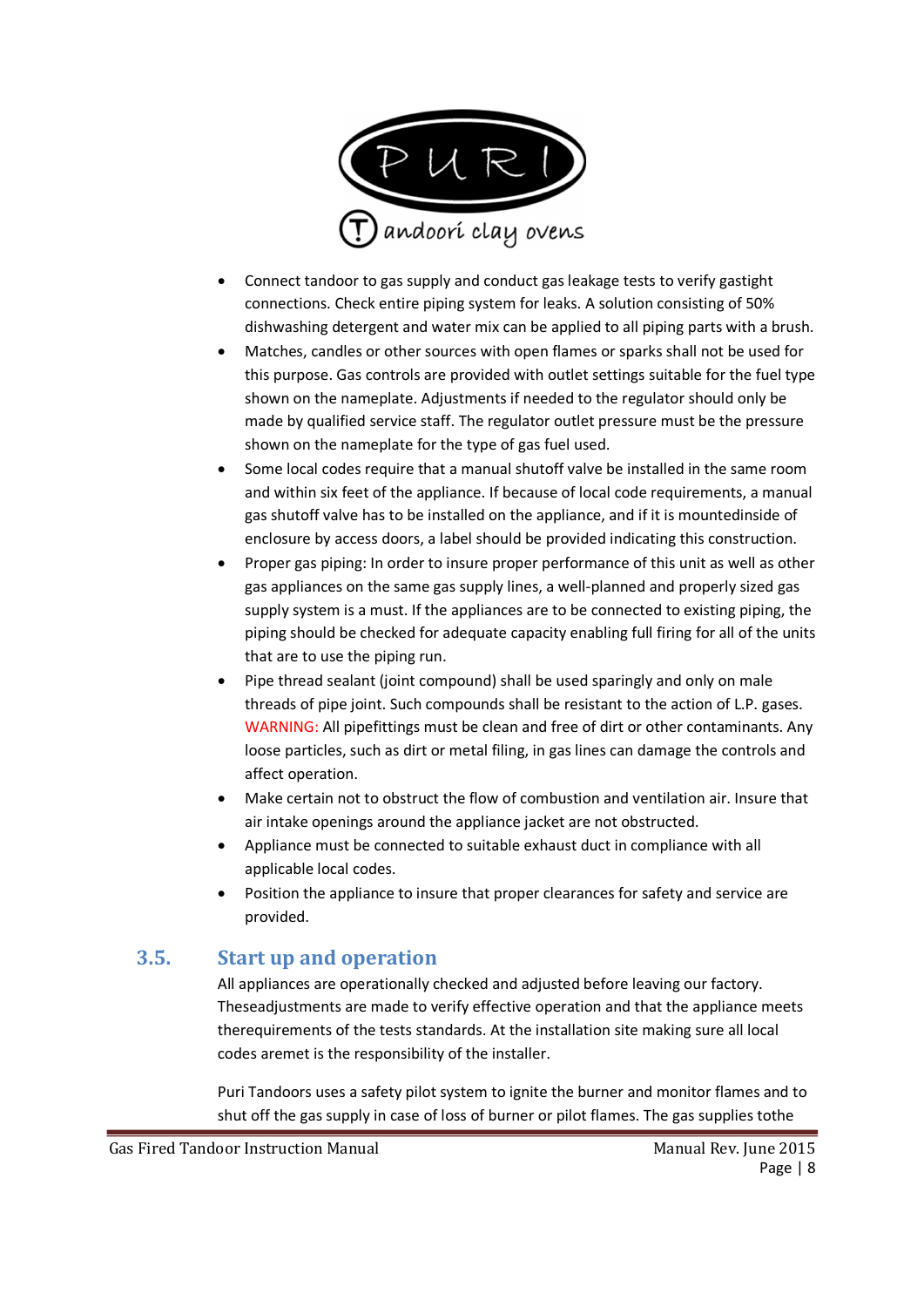

pilot and burner are fed through a thermo- magnetic safety valve. A thermocoupleis part of the safety systems and it functions to hold the gas valve open after a properpilot flame is established.

Before firing of unit, fit burner plate over burner and place a layer of rocks evenly and level onto plate. Only use rocks as supplied with the appliance.

# 4. User instructions

- Make sure that the manual shutoff valve behind the unit is turned off and that the Tandoor gas valves are turned off.
- Open the main gas line to the Tandoor oven.
- On the appliance control valve depress and hold the back knob on the star position indicated by a star for 10 seconds to start pilot gas flow and to clear the air from the gas line.
- Repeatedly push the piezoigniter until the pilot burner lights. (the pilot light can be seen faintly at 5 o' clock below the burner plate)
- Continue to keep the control knob pressed in for a further 20-30 seconds for the flame sensing device to establish itself.
- If the pilot burner extinguishes itself when the knob is released, repeat the aboveprocedure.
- If the burner extinguishes for the any reason while the oven is operating, switchcontrol off and WAIT 5 MINUTES BEFORE RELIGHTING. If for any reason burners become extinguished, repeat lighting instructions beginning with Step 1.
- After the pilot burner is lit main burner can be turned on. To do so rotate the control knob anticlockwise, (counter clock). The burner can now be set to high flame position indicated by the large flame symbol. To adjust flames to lower flame setting, turn knob to the low position, oranywhere between the two, continue to turn the control knob anti- clock wise towards thesmall flame symbol.
- The main burner should light smoothly and quietly. Burner flames should be predominantlyblue.
- When not in use, the control knob should always be set to the OFF position.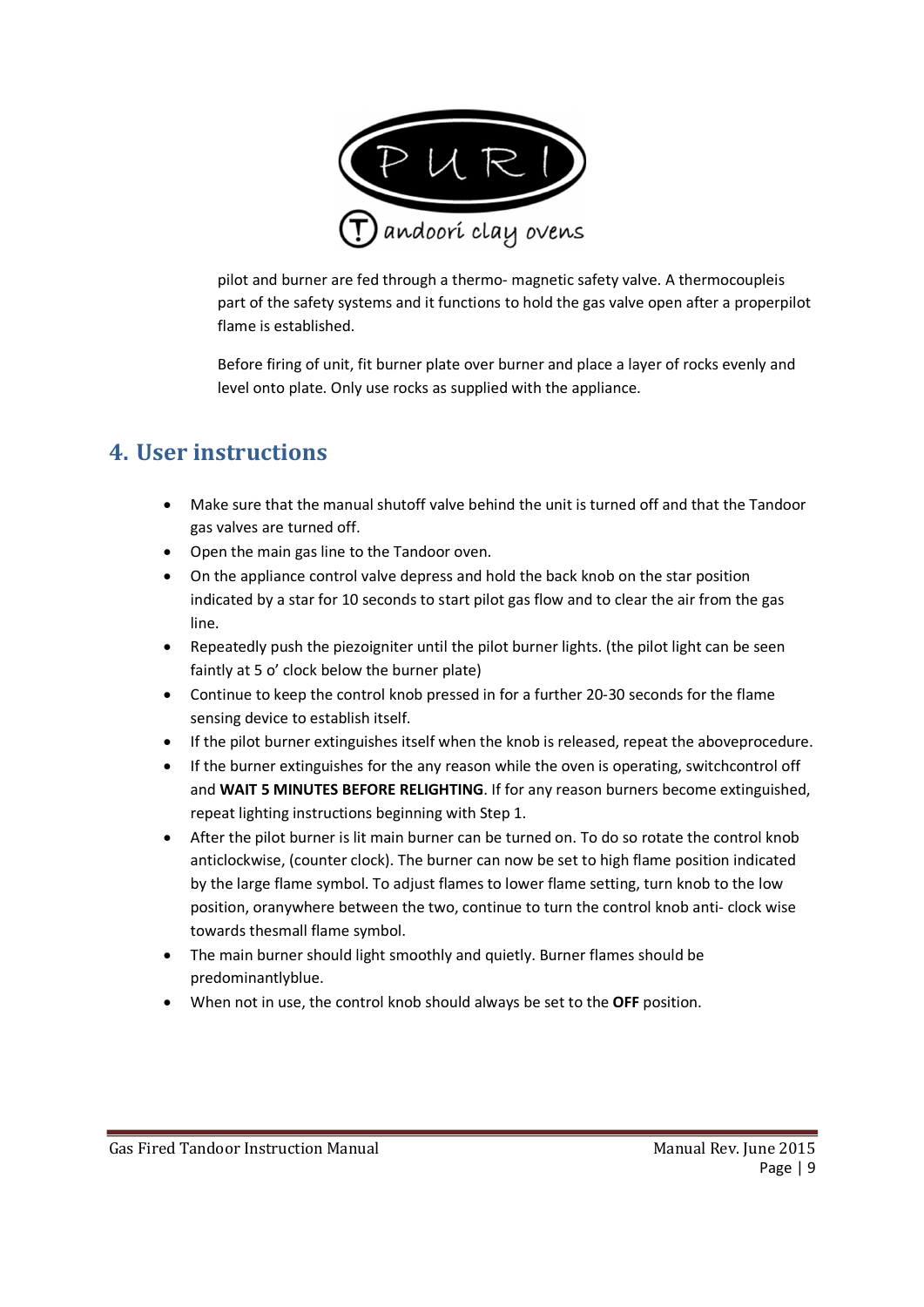

# 4.1. Application of the oil

Mix plain yogurt in the ratio of 1:1 with the oil provided and mop the mixture on the clay walls with a piece of cotton cloth and let it dry off overnight, do the first burn as explained below on the next day.

#### 4.2. First firing

It is important to gradually build up heat within the Tandoor the first time it's being used. The burner should be at very low setting (control valve set at LOW) for at least 4-5 hours before gradually increasing the flame intensity.

During this procedure the mouth of the Tandoor should be completely exposed. DO NOT cover the opening with the stainless steel lid. Do not be alarmed if you see small fissures appear on the clay surface it will not affect the performance of the Tandoor.

# 4.3. Shutting down of the appliance

To turn off the appliance, turn the control clockwise until the indicator on the knob is in the off position indicated by the black dot symbol. Visually confirm that the flames have gone out.

WARNING- after the operation the appliance will remain hot for sometime, therefore, to avoid injury, care should be taken to prevent contact with hot surfaces.

# 5. Maintenance and cleaning of appliance

Routine Maintenance - Slight hairline cracks are expected to appear in the clay pot during use. A bag of repair clay is supplied with the oven to effect repairs as follows (when the Tandoor has cooled down):

- Dampen the affected area with a moist cloth.
- Fill in the crack with the clay provides using a spatula.
- Smooth the foiled area with a soft moist cloth.
- Allow repair to air dry for an hour. DO NOT WET THE CLAY LINING.

Normal Cleaning - Clean all the external panels with a non-abrasive detergent. To safely remove the build-up of grease on the clay surface, wipe it down with a cloth that has been dampened with a solution of salt and white vinegar.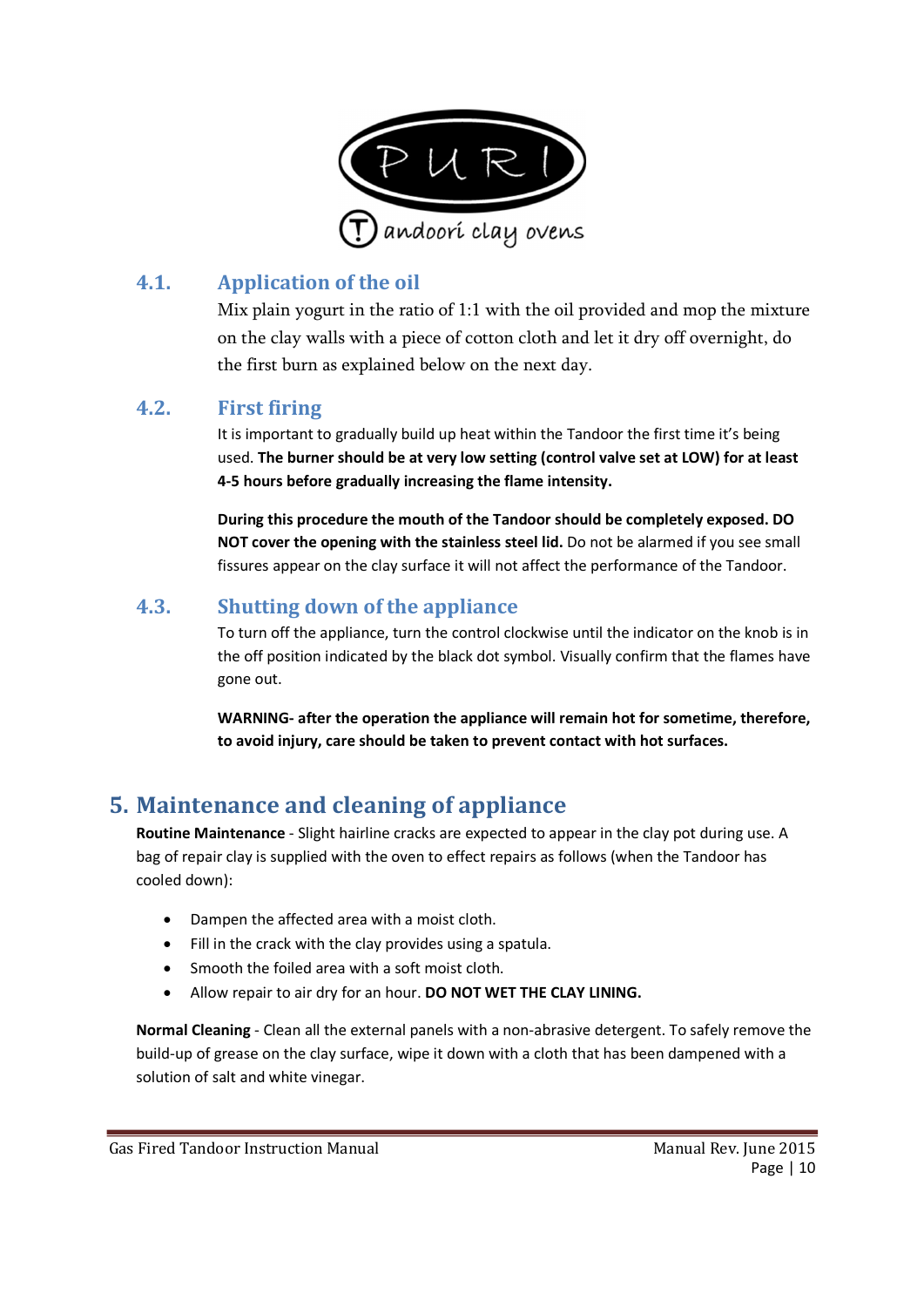

#### 5.1. Servicing

The tandoor oven should be routinely serviced to ensure a long trouble free life. It is recommended that the appliances are serviced every 6 months by a registered gas –safe fitter/qualified person.

In the event that the ignition is delayed or becomes noisy, turn off the appliance and call for a service.

#### 5.2. General check

Remove the control knob and the 4 screws securing the front cover and cover off over the tap spindle.

- 1. General check of the appliance, e.g. installation, ventilation, gas connections, gas supply fittings/flexible hose, restraint wire fitted isolation shut off valve.
- 2. Check low flame setting, adjust as necessary.
- 3. Check general burner condition. Clean burner ports with vacuum cleaner or low-pressure air.
- 4. Clean aeration port/air shutter opening and injector of any lint build-up.
- 5. Carry out gas soundness /gas leakage test.

WARNING: Components after cleaning should be replaced in reverse order of removal and verified to be correctly positioned before Tandoor is fired. If any parts are damaged or lost during cleaning, do not operate unit until they are replaced. To do so will void warranty.

# 6. Component Replacement

- 1. Only qualified persons should conduct service or repair of this equipment.
- 2. Always disconnect power and fuel when repairing or servicing these appliances.
- 3. Any service or repair conducted on the unit as covered by the warranty has to be authorized by the manufacturer.
- 4. Only the original factory parts are to be used for any repair or replacement.
- 5. If parts are lost or missing, obtain and install replacement parts before returning unit to service.
- 6. Following service, be sure to reconnect all parts, and close all panels and covers before power is turned back on. Do not attempt to bypass any safety controls. Doing so voids warranty and creates dangerous operating conditions.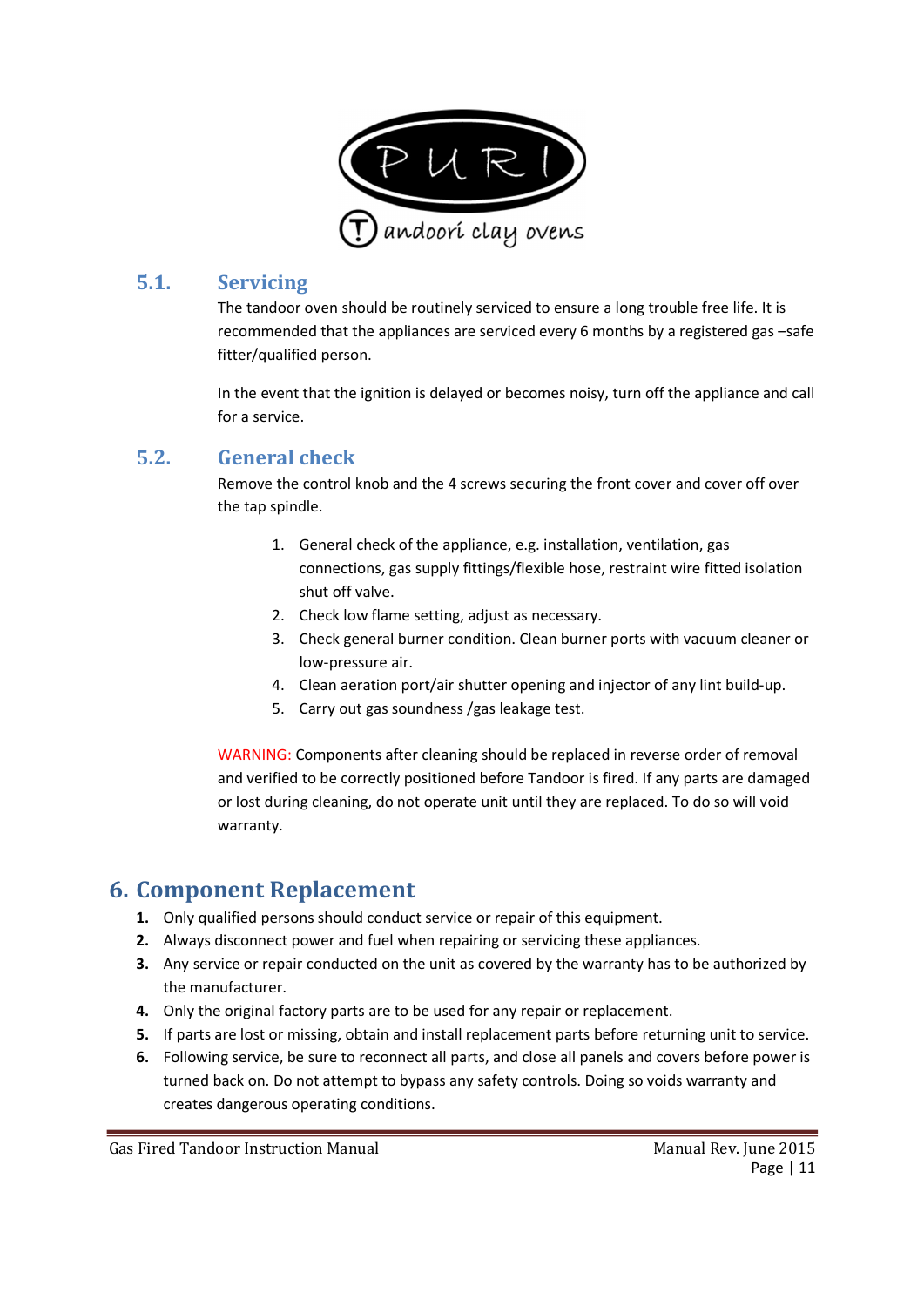

7. Access to service most components is gained by removing of the front cover. This is done by undoing the screws which secure the front cover and then removing cover.

## 6.1.Thermocouple

- 1. Loosen the thermocouple and pilot gas supply connection to the valve.
- 2. Undo the nut holding the pilot light assembly cradle and withdraw.
- 3. Replace the thermocouple.
- 4. Replace as above in reverse order.

#### DO NOT OVERTIGHTEN THE CONNECTION VALVE

The tip of the thermocouple should be 1" (25 mm) from the edge of the main burner and level with the top of main burner.

The pilot flame should completely envelope the tip of the thermocouple.

#### 6.2. Ignite Electrode

- 1. Remove the igniter lead from piezo.
- 2. Undo the nut holding the light assembly cradle and withdraw.
- 3. Replace the electrode.
- 4. Replace as above in reverse order.

#### 6.3. Pilot Burner

- 1. Loosen the thermocouple and pilot gas supply connection to the valve.
- 2. Undo the nut holding the pilot light assembly cradle/bracket and replace.

#### 6.4. Gas Tap Assembly

- 1. Loosen and remove connections to burner pipe and gas inlet pipe
- 2. Loosen and remove connections to pilot burner.
- 3. Loosen connection to thermocouple and remove.
- 4. Loosen and remove the holding plate nut
- 5. Withdraw tap/valve assembly
- 6. Replace as above in reverse order

#### 6.5. Burner

- 1. Remove rocks and plate sitting on the burner.
- 2. Loosen connection from burner pipe to gas tap/valve and remove.
- 3. Withdraw burner through top of oven.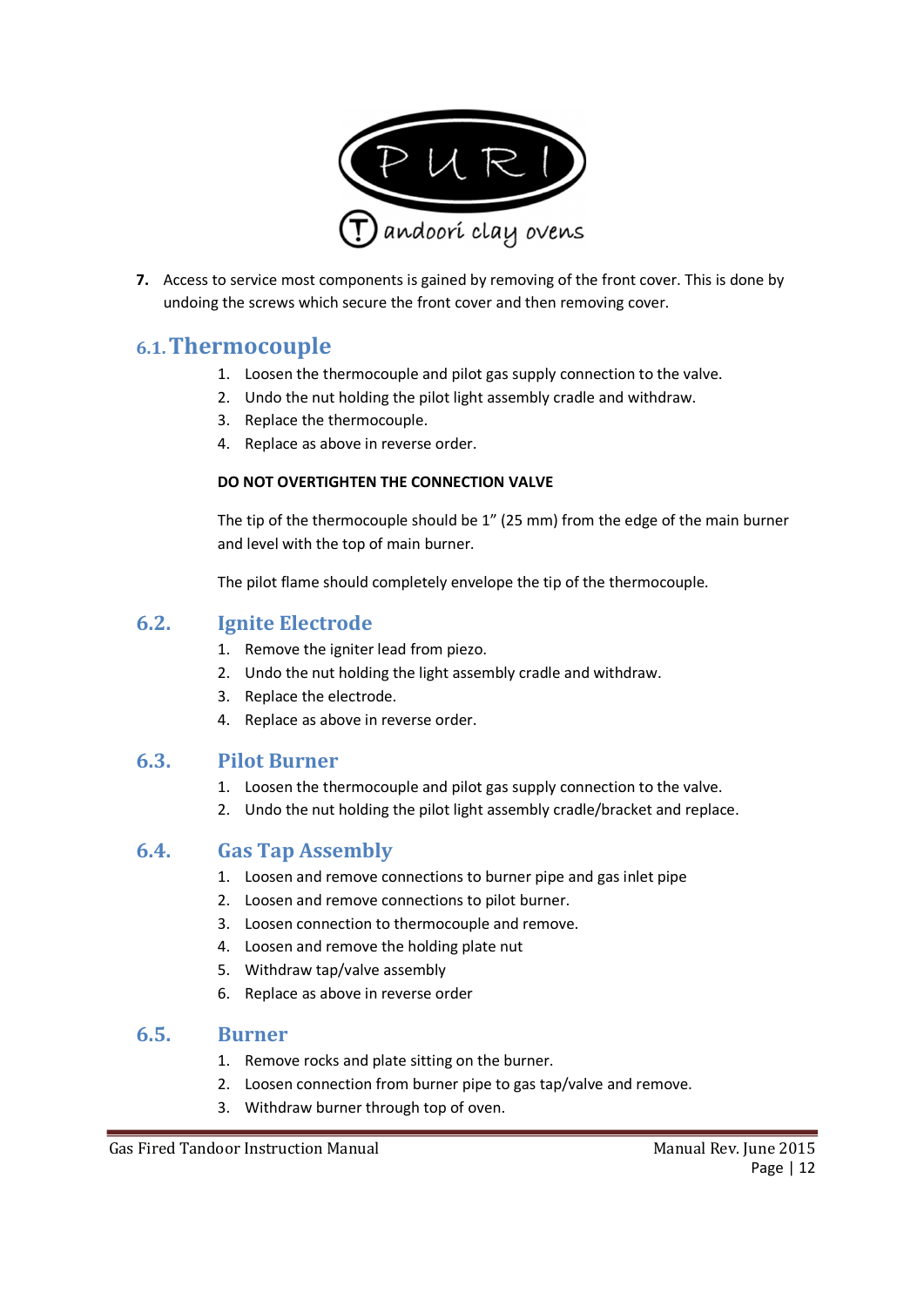

4. Replace as above in reverse order.

#### 6.6. Injector/Orifice Spud

- 1. Loosen connection from burner pipe to gas tap/valve and remove.
- 2. Loosen and remove injector/orifice spud carrier from burner.
- 3. Loosen and remove injector/orifice spud from injector carrier.
- 4. If necessary clean out injector with fine wire or air hose.
- 5. Replace as above in reverse order.

# 7. Technical Data

|                          | <b>UK &amp; European Units</b> |                          |
|--------------------------|--------------------------------|--------------------------|
|                          | <b>NATURAL GAS</b>             | <b>PROPANE GAS (LPG)</b> |
| Heat input (Medium Size) | 10 kW (net) 35000 Btu          | 10 kW (net)              |
| Heat input (Large Size)  | 14 kW (net) 48000 Btu          | 14 kW (net)              |
| Gas Pressure             | 20 mbar                        | 37 mbar                  |
| <b>Burner Pressure</b>   | High rate 15-16 mbar           | 35-36 mbar               |
|                          | Low rate 6-7 mbar.             | 26-27 mbar               |
| Gas rate                 | 0.95 m3/hour                   | 0.72kg/hour              |

|                                       | <b>North American Units</b><br><b>NATURAL GAS ONLY</b> |
|---------------------------------------|--------------------------------------------------------|
| Heat input (Large & Extra-Large Size) | 48,000 BTU/Hr.                                         |
| Inlet Gas Pressure                    | 7" wc                                                  |
| Maximum Inlet Gas Pressure            | $10.5''$ wc                                            |
| Minimum Inlet Gas Pressure            | $4''$ wc                                               |
| <b>Manifold Pressure</b>              | $5.5''$ wc                                             |